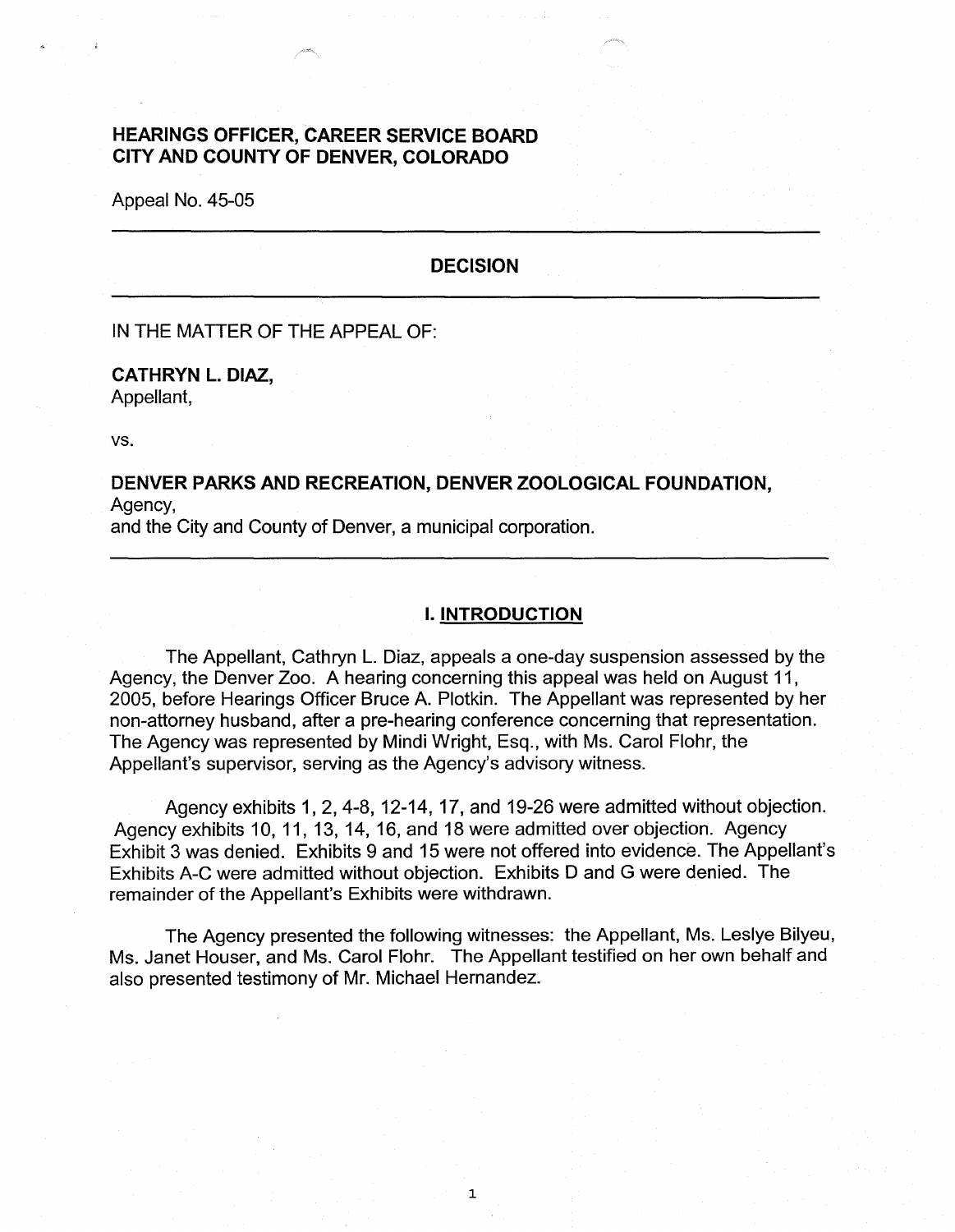### II. **ISSUES**

The following issues were presented for appeal:

A. whether the Appellant violated Career Service Rules (CSR)16-50 A. 1 ), 7), 13), or 20); CSR 16-51 A. 1), 2), 4), 6), 10), or 11);

B. if the Appellant violated any of the above-cited CSR, whether there was just cause for the Agency's decision to assess a one-day suspension of the Appellant;

C. whether the Agency engaged in unlawful discrimination against the Appellant based upon her race;

D. if there was not just cause to discipline the Appellant, whether she is entitled to deletion of the one-day suspension from her personnel record, back pay and lost benefits.

### **III. BACKGROUND**

The Appellant is employed as an Administrative Support Assistant II in the Operations Section at the Denver Zoo. Operations is responsible for support services for other zoo departments. The office had two assistants and a supervisor, Carol Flohr, but budget cuts forced a reduction in staff to only the Appellant and Flohr.

The Appellant's duties include tracking two-way radio repairs for staff, each of which is worth over \$2,000. Her other duties include filing, typing, maintaining inventory logs, tracking petty cash, answering phones, tending one of the zoo entry gates, mail and package delivery, securing filing cabinets at the end of the day, and various office projects.

The Agency alleged the Appellant violated certain Career Service Rules, cited above, in the following incidents. On February 3, 2005, and on March 7, 2005 the Appellant failed to follow office procedure by failing to email Flohr the serial numbers of the two-way radios that had been repaired and returned. Flohr further alleged when the Appellant did send the information it was wrong.

On February 9, 23, and March 3, and 15, 2005 the Appellant failed to secure file cabinets in the Operations area. The cabinets contain paychecks as well as two-way radios, batteries, CDs, and other valuables.

On February 18, 2005, the Appellant left for lunch at 12:30 p.m., and was scheduled to return at 1 :00 p.m. The Appellant called Flohr after 1 :00 to say she had to take her 20-year old daughter to the doctor. When she returned at 2:00 p.m., she said she did not take her daughter to the doctor, but consulted with the doctor by phone.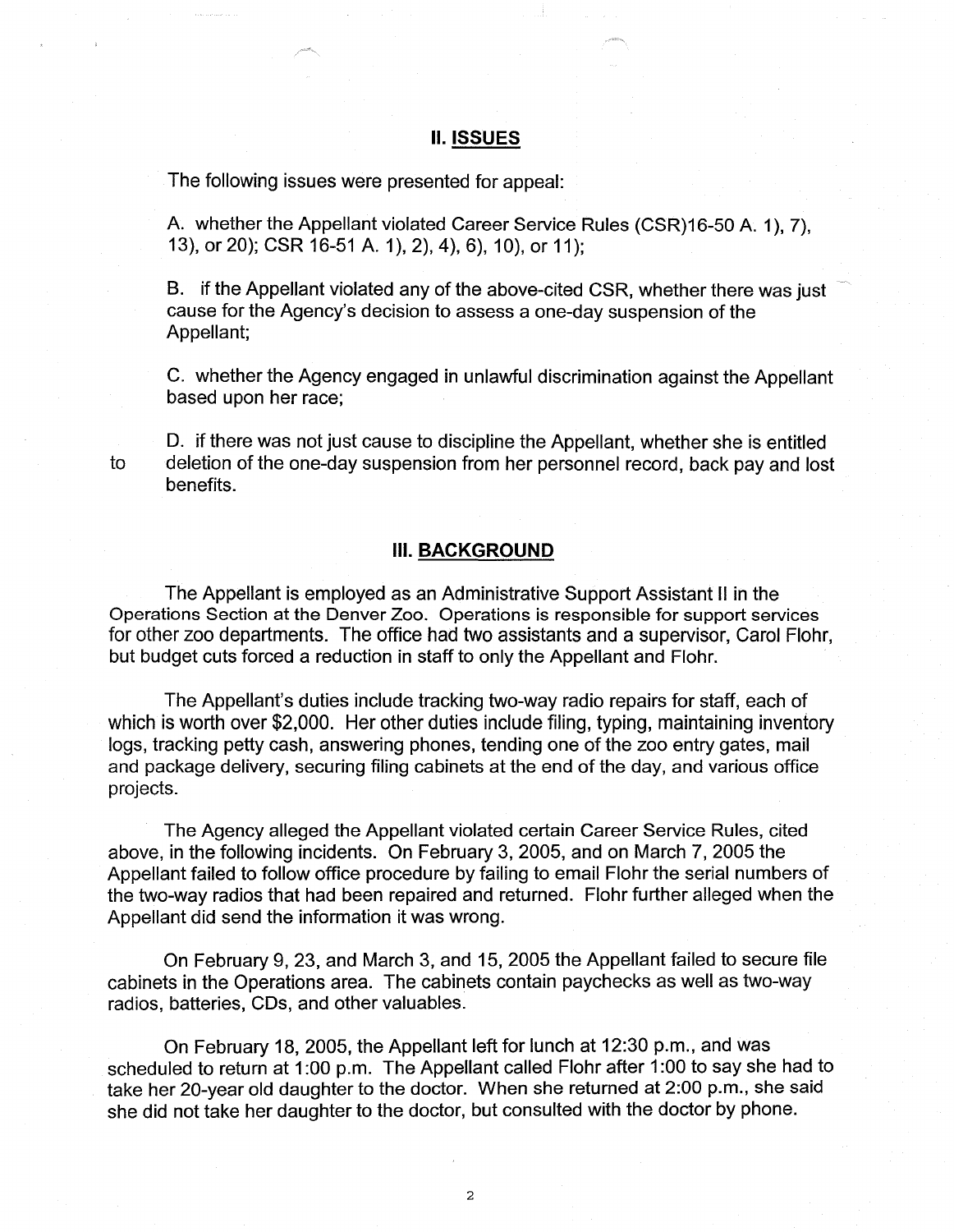Flohr assessed one hour of unauthorized leave against the Appellant for this incident.

On March 2, 2005 Flohr asked the Appellant to inventory the zoo periodicals that have been kept in Operations since the library closure. The Appellant stated the project was completed after two and one half days. When Flohr asked if the Appellant included the periodicals in the filing cabinet, she answered no because the file cabinet was locked. When they went to the cabinet, however, they found it open.

On March 8, 2005, Flohr asked the Appellant to place a fax from the doctor of another employee in the employee's file. Flohr later discovered the confidential fax in another employee's file, two file folders away.

On March 14, 2005, Flohr found two outstanding petty cash vouchers and asked the Appellant to follow up on them. Flohr stated the Appellant added incorrectly and therefore caused an employee anguish because he thought he lost some of the money given him. Subsequently the Appellant re-added the sum several times and came up with the correct amount verifying the employee had not lost any cash. In addition, Flohr found the Appellant's failure to bring the outstanding vouchers to Flohr's attention violated a prior directive. [Exhibit 12].

Flohr reviewed the Appellant's time card and found a pattern of excessive tardiness and absenteeism including the following between January and March 2005.

3

| 1/4/05  | Tardy                                  |  |
|---------|----------------------------------------|--|
| 1/5/05  | 23 minutes late Leave without Pay      |  |
| 1/7/05  | Called in sick                         |  |
| 1/10/05 | Tardy                                  |  |
| 1/12/05 | 21 minutes late Leave without Pay      |  |
| 1/21/05 | Tardy                                  |  |
| 1/24/05 | Tardy                                  |  |
| 1/28/05 | Tardy                                  |  |
| 2/7/05  | Called in sick                         |  |
| 2/8/05  | Called in sick                         |  |
| 2/14/05 | Tardy then went home sick at 9:35 a.m. |  |
| 2/15/05 | Tardy                                  |  |
| 2/18/05 | Tardy                                  |  |
| 2/22/05 | Tardy                                  |  |
| 3/1/05  | Tardy                                  |  |
| 3/4/05  | Tardy                                  |  |
| 3/8/05  | Tardy                                  |  |
| 3/10/05 | Tardy                                  |  |
| 3/17/05 | Left sick at 9:13 a.m.                 |  |
| 3/18/05 | Called in sick                         |  |

[Exhibit 1].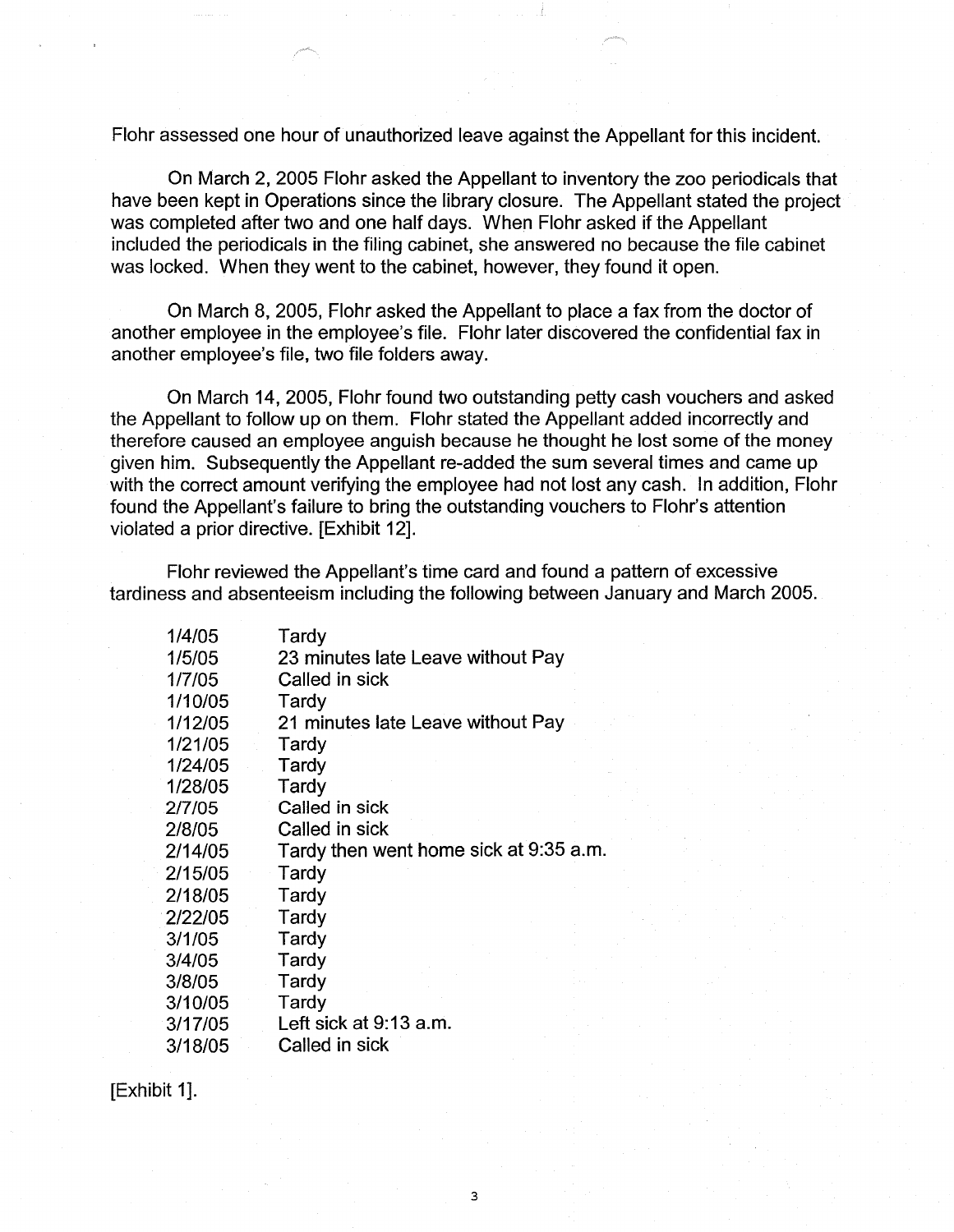Based upon these occurrences, a pre-disciplinary meeting was held on April 6, 2005. The Appellant was represented by her union representative, Ms. Cheryl Hutchison. Both the Appellant and her representative provided statements. Hutchison stated the radios were never lost, and that accounting for the radios was the responsibility of a former employee. She also stated Flohr offered to lock the cabinets for the Appellant as the Appellant was driving away. She also claimed since the Appellant did not personally give out cash, it was not her responsibility to track outstanding vouchers.

On April 19, 2005 the Agency served notice on the Appellant that she would be suspended for one day, effective April 20, 2005. This appeal followed on April 28, 2005.

#### **IV. ANALYSIS**

#### A. CSR 16-50 A. 1) Gross negligence or willful neglect of duty.

"Gross Negligence", under CSR 16-50 A.1), means the failure to use reasonable care that is flagrant or beyond all allowance, or showing an utter lack of responsibility, and justifies a presumption of willfulness and wantonness. In re Keegan, CSA 69-03, 8 (3/21/04), In re Daneshpour, CSA 88-03, 10 (12/30/03). In most cases, in order to find an employee's absences and tardiness violated this rule, more than frequent tardiness or absence is required. There must be a showing of some willfulness or wantonness in those absences. However, where the absence or tardiness impairs a critical Agency function, a violation of this rule may be found. See. e.g. In re Trujillo, CSA 28-04 (5/27/04) (Appellant's absence from his hospital laundry job caused short supply of essential, clean supplies for patients and doctors), and In re Aguirre, CSA 03-4 (8/16/04) (carelessness in leaving a gate unlocked raised imminent danger of harm or death to animals and people).

The Agency suggested the Appellant violated this rule by her continued absences, even after prior warnings, discipline, and counseling. [Agency closing statement]. No evidence presented by the Agency suggested the Appellant's absences, though admittedly frequent [Appellant testimony], were the result of more than simple carelessness or poor time management.

In addition, the consequences of the Appellant's attendance problems were that Flohr had to cover the Appellant's duties in her absence. No evidence presented by the Agency suggested that a critical Agency function was impaired by the Appellant's attendance failures, or that the Appellant was aware of any such impaired critical function. For these reasons, the Agency failed to prove the Appellant violated CSR 16-50 A.1) by a preponderance of the evidence.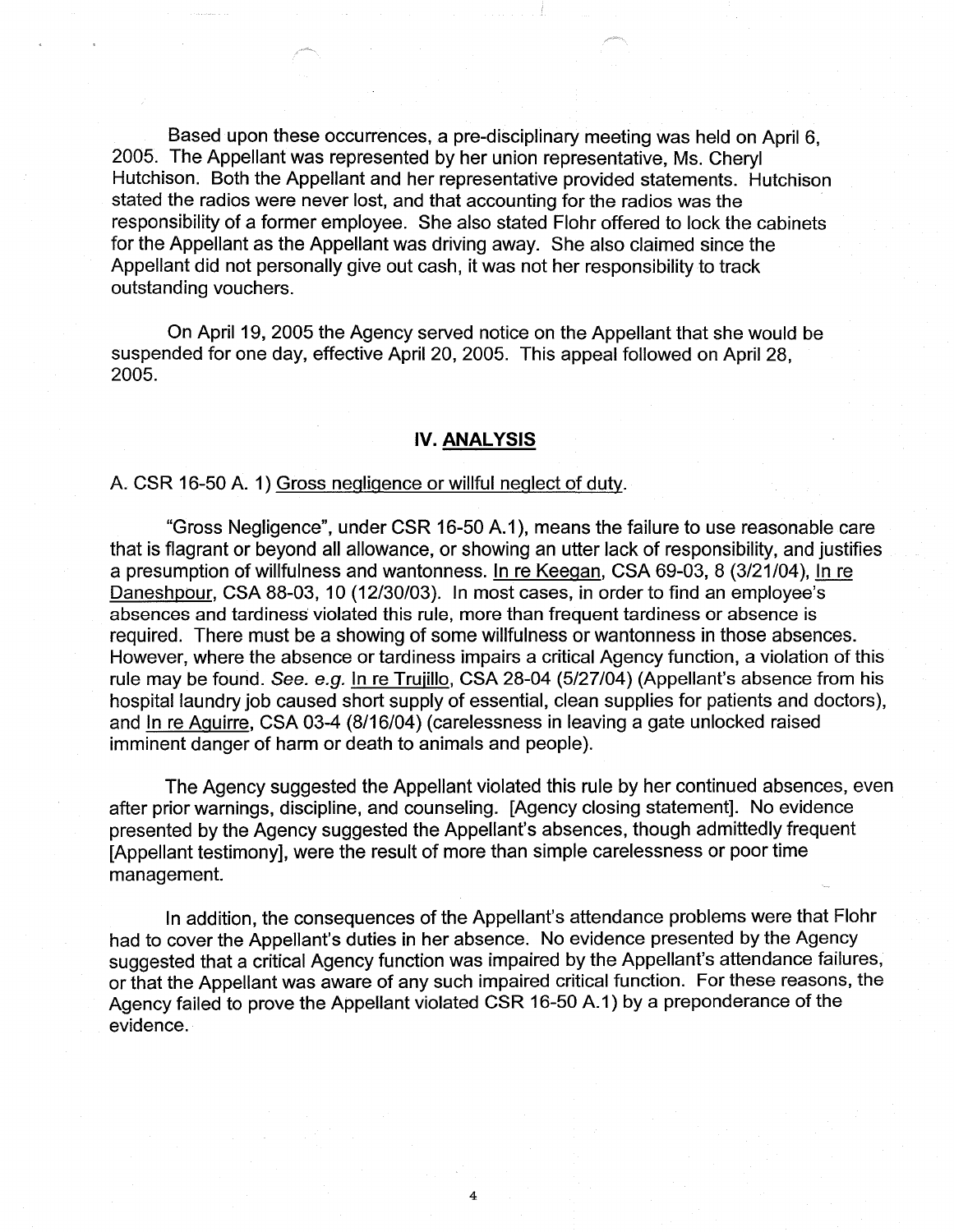# B. CSR16-50 A. 7) Refusing to comply with the orders of an authorized supervisor or refusing to do assigned work which the employee is capable of performing.

To prove a refusal to comply, the Agency must prove the refusal was intentional and willful disobedience. In re Trujillo, CSA 28-04, 9-10 (5/27/04). On June 30, 2004, the Appellant signed a directive from Flohr in which she agreed "your work day is 8:00 a.m. until 5:00 p.m. Monday through Friday. You are expected to clock in and be at your desk by 8:00 a.m...." [Exhibit 12]. The Agency claimed the Appellant's continued tardiness and absences after this directive violated CSR 16-50 A. 7). [Agency closing]. It is evident the Agency gave many opportunities to the Appellant to correct her habit of tardiness and unexcused absences. On July 8, 2004, she received a written reprimand for an unexcused absence. [Exhibit 7]. On September 16, 2004 she received a verbal warning for excessive tardiness. [Exhibit 6]. On February 15, 2005 she received a verbal warning for excessive tardiness. [Exhibit 5]. In addition Flohr testified she counseled the Appellant repeatedly in this regard. [Flohr testimony]. Yet, the Appellant's continued absences and tardiness, alone, without some evidence of her intent, is insufficient to prove a violation of this rule. The Hearings Officer concludes the Agency failed to prove the Appellant violated this rule by a preponderance of the evidence.

C. CSR 16-50 A. 13) Unauthorized absence from work. including but not limited to: when the employee has requested permission to be absent and such request has been denied; leaving work before completion of scheduled shift without authorization; or taking unauthorized breaks.

Unlike, CSR 16-50 A. 7), this rule does not require a showing of bad intent in order for an employee to violate its provisions. The purpose of sick leave is outlined in CSR 11-32, which allows such leave for personal or family incapacity due to illness or for a death in the family. The Appellant had ample notice of the Agency's requirement concerning abuse of sick leave, excess tardiness and absenteeism. [Exhibits 3, 5, 6, 7, 12]. Due to the Appellant's prior abuse of sick leave, she was required to provide a doctor's note for each sick leave absence. [Exhibit 12-4]. The Appellant's unexplained failure to comply [Appellant testimony], constitutes a violation of CSR 16-50 A. 13) by a preponderance of the evidence.

D. CSR 16-50 A. 20) Conduct not specifically identified herein may also be cause for dismissal.

The Agency identified the specific conduct described above as its basis for discipline. Therefore the Hearings Officer declines to apply this rule.

# E. CSR 16-51 A. 1) Reporting to work after the scheduled start time of the shift

As stated above, the Agency amply catalogued the Appellant's frequent and continued tardiness, even after earlier discipline and counseling. The Appellant acknowledged her tardiness was a continuing problem as evidenced in this exchange.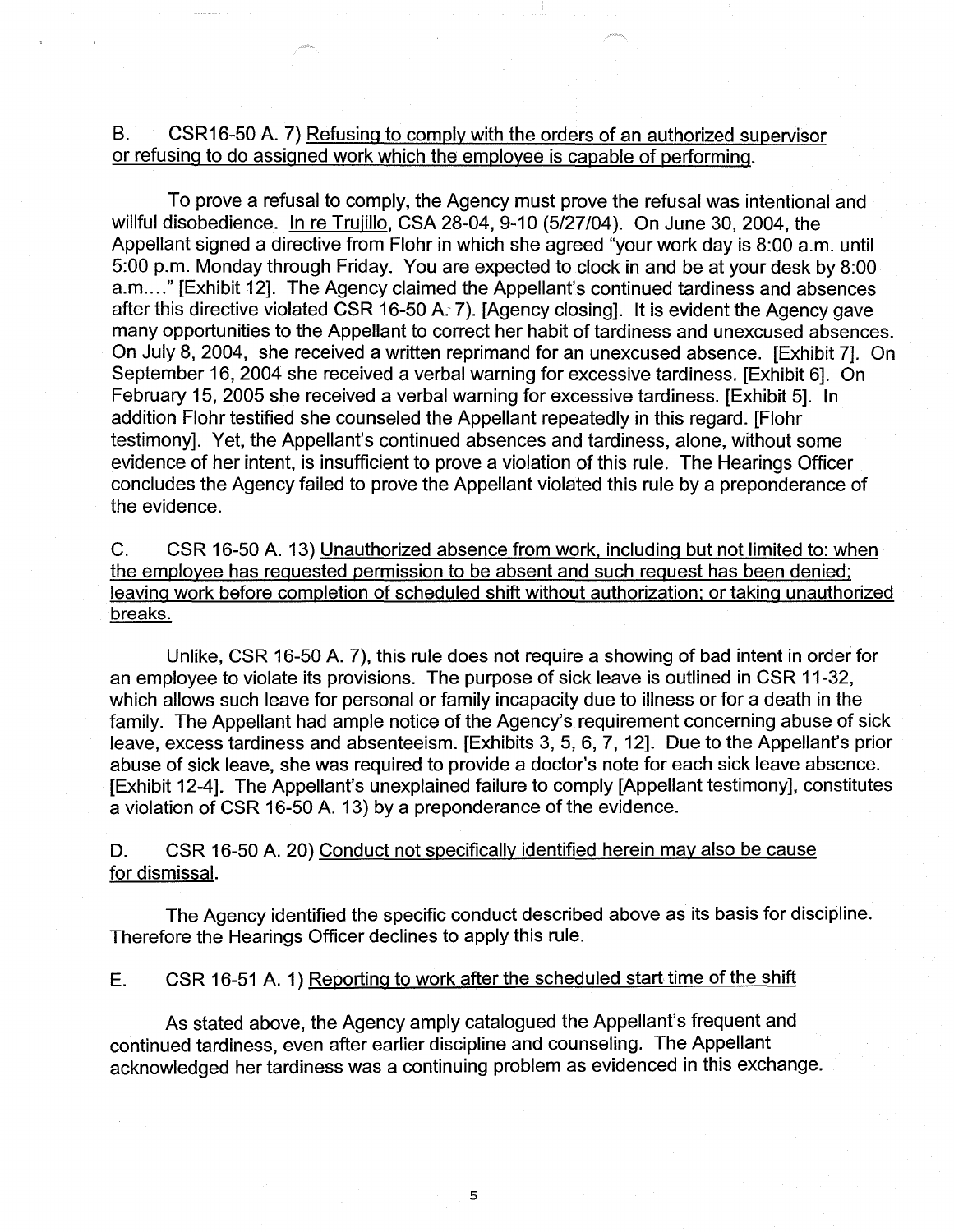| Agency:    | You were having some problems getting to work by 8:00 [a.m.],<br>weren't you?                                                                   |
|------------|-------------------------------------------------------------------------------------------------------------------------------------------------|
|            | Appellant Yes, I was.                                                                                                                           |
| Agency:    | And because of that Ms. Flohr worked with you and changed your<br>report time to 8:30 in the morningso you wouldn't be tardy in the<br>morning. |
|            | Appellant: That's correct.                                                                                                                      |
| Agency:    | Tardiness was one of the themes in your past discipline?                                                                                        |
|            | Appellant: That's correct.                                                                                                                      |
| Agency:    | You've established a pattern and habit or tardiness, is that correct?                                                                           |
| Appellant: | Yes, I did.                                                                                                                                     |

The Appellant later sought to mitigate these admissions by explaining some tardiness was due to traffic conditions. She also claimed there is a seven minute grace period to clock in. Flohr denied such a policy and the Appellant provided no memorandum, policy or other evidence of a grace period. She then recanted after acknowledging Exhibit 6 required her to be at her desk by 8:00 a.m. The Appellant's admissions established that she violated CSR 16-51 A. 1) by a preponderance of the evidence.

F. CSR 16-51 A. 2 Failure to meet established standards of performance including either qualitative or quantitative standards.

Three requirements are prerequisite to finding a violation of this rule: 1. a priorestablished standard; 2. clear communication of that standard to the Appellant; 3. the Appellant's failure to meet such standard. See e.g. Pabst v. Industrial Claim Appeals Office, 833 P.2d 64, 64-65 (Colo. App. 1992), In re Routa, CSA 123-04, 3 (1/28/05).

Exhibit 5 clearly established the Appellant's obligation to arrive punctually, her prior history of tardiness, and that she continued to arrive tardy subsequent to past discipline. She also admitted it is a problem that needs to be corrected. [Appellant testimony]. These admissions establish a violation of CSR 16-51 A. 2) by a preponderance of the evidence.

G. CSR 16-51 A. 4) Failure to maintain satisfactory working relationships with coworkers, other City and County employees or the public.

Flohr stated "one of the biggest problems is Cathy's [the Appellant's] lack of communication. Recently Cathy just doesn't want to talk with me, doesn't want to communicate with me." Flohr stated when she does communicate with the Appellant it turns to confrontation. [Appellant testimony].

It was apparent from the testimony of both Flohr and the Appellant that communication between them is strained. That alone is insufficient to establish an unsatisfactory working relationship. No one is obligated to like a co-worker. However, when a lack of communication causes work-related problems, then the failure to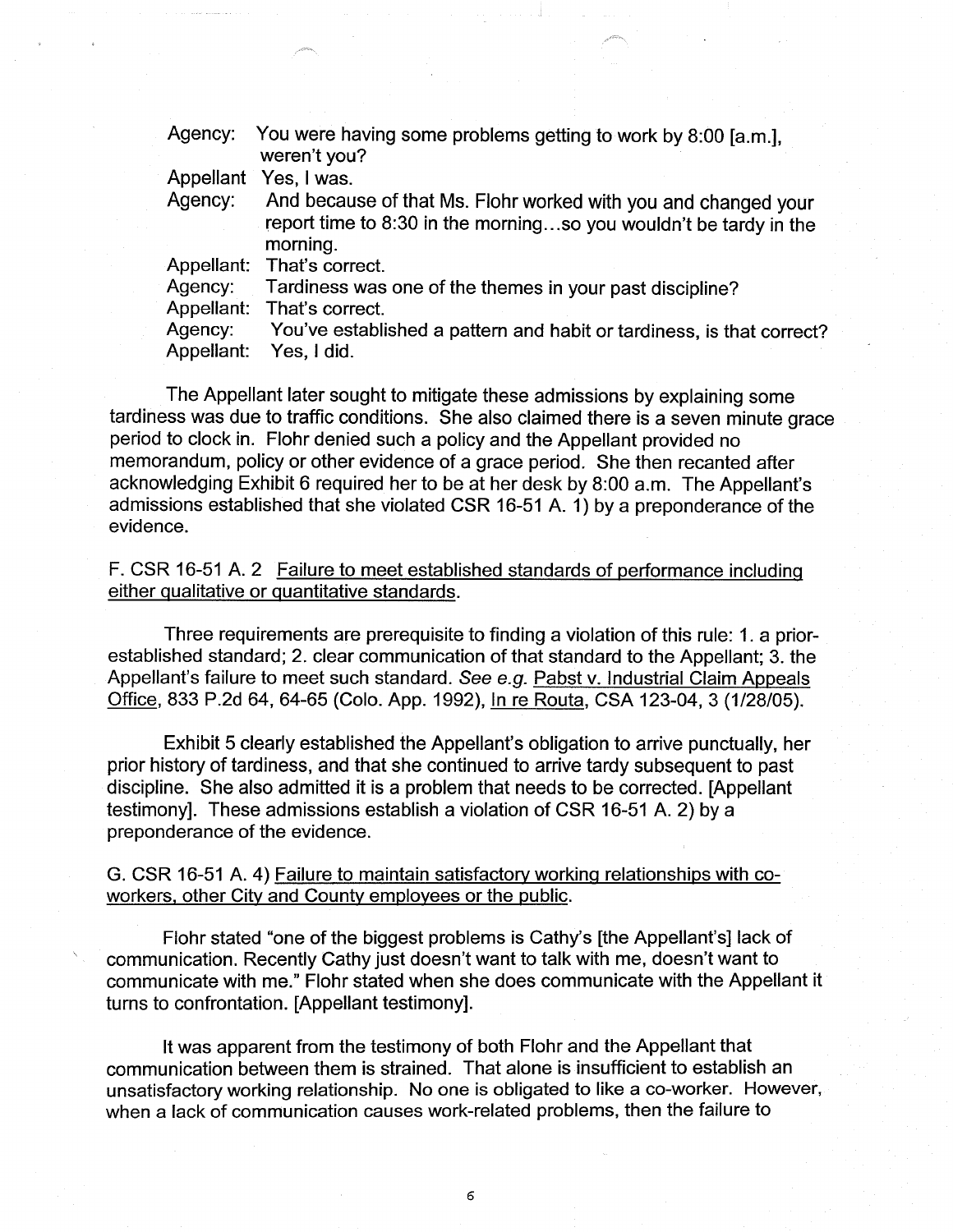communicate may result in a violation of this rule. The important considerations here are (1) the Appellant and Flohr as her supervisor/backup comprise a two-person office, so if coverage is required, communication is critical. (2) If the Appellant fails to let Flohr know she will be absent, Flohr must either cover the Appellant's duties herself, in which case her own work is left unfulfilled, or the Appellant's duties are unfulfilled resulting in a degradation of services within the zoo. On numerous occasions Flohr had to cover the Appellant's responsibilities because the Appellant did not notify Flohr she would be tardy or absent. [Flohr testimony, Exhibit 9, 11, 12, 13, 14]. Flohr stated

"You may not fully understand the importance of communications. If your co-worker also calls in sick (as has happened in the past) I have had to reschedule meetings and/or cancel prearranged appointments of my own (as has also happened in the past). It also means I need to bring lunch as there will be no one to relieve me. There have also been times where I had planned on taking a pre-approved vacation day and had to come to work because of staffing shortages. Finding out at 8:00 am when I arrive for work that I am understaffed is unacceptable and will not be tolerated."

Exhibit 14-1.

The Appellant did not refute the inconvenience and cost to Flohr by the Appellant's continuing tardiness and absences. Under these circumstances, the Agency established the Appellant's violation of CSR 16-51 A. 4) by a preponderance of the evidence.

#### H. CSR 16-51 A. 6) Carelessness in performance of duties and responsibilities.

To prove a violation of CSR 16-51 A. 6), the Agency must establish that the Appellant had an important work duty or responsibility, and was heedless and unmindful of that duty, with the result that potential or actual significant harm resulted. In re Owoeye, CSA11-05 (6/10/05).

The Agency's presented three incidents by the Appellant which led to its finding the Appellant in violation of this rule: (1) the Appellant's failure to complete the periodical filing project timely and accurately on March 2, 2005; (2) the March 8, 2005 misfiling of an employee's confidential medical disclosure; and (3) the Appellant's incorrect adding of a petty cash voucher on March 14, 2005.

1. As to the periodical filing project, Flohr stated "I am very concerned that it took you 2 ½ days to inventory a bin of periodicals that I estimate should have not taken more than two hours ... " [Exhibit 1-3]. Flohr further stated another employee completed 2/3 of the project in about 5 ½ hours. Id. She inferred the Appellant was not honest about the project when she stated she did not complete the project because she was unaware of periodicals in a filing cabinet and that the cabinet was locked. When Flohr checked the cabinet she found it unlocked.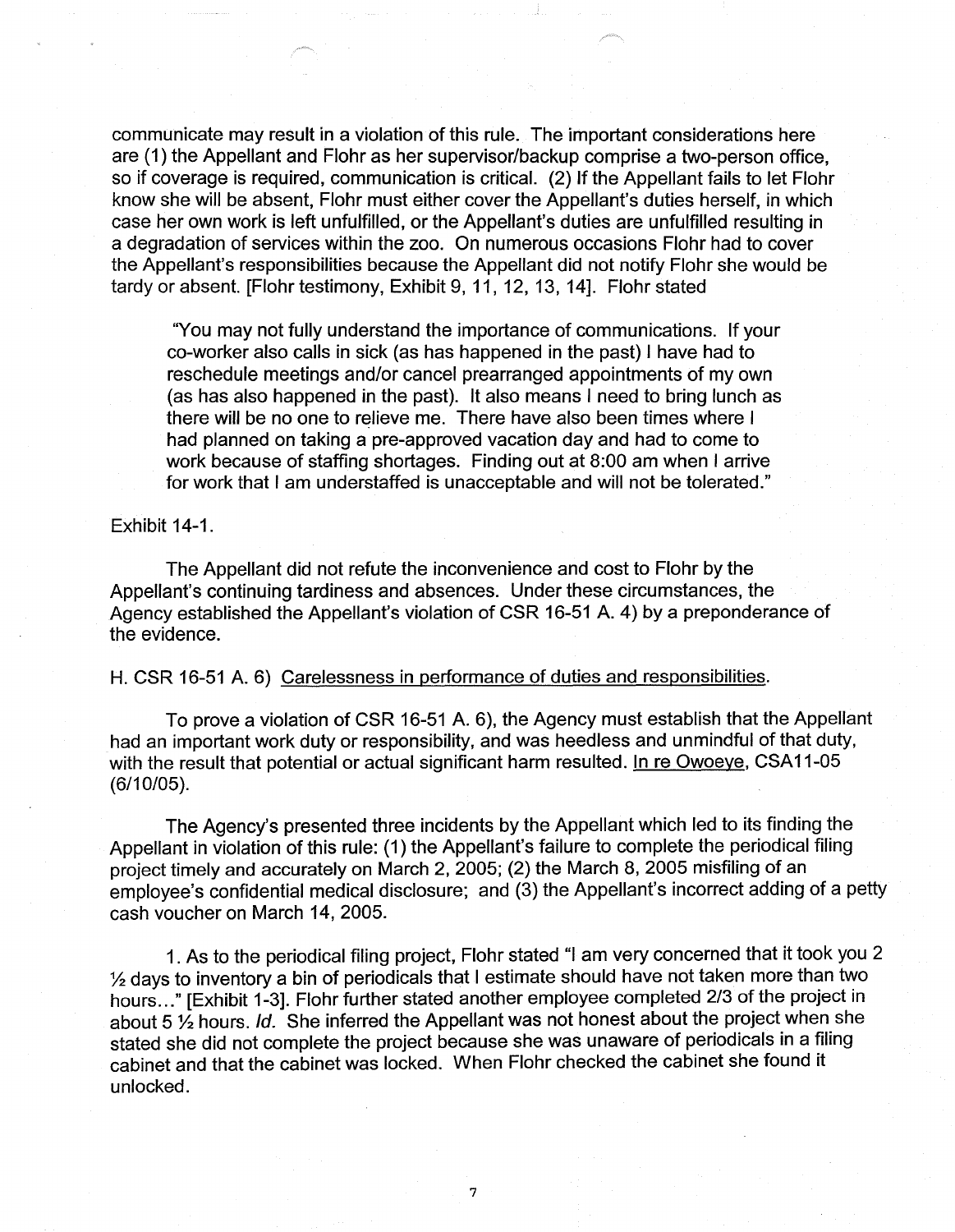It is unclear what importance Flohr attached to this project, whether it was important, minor or busy work. More importantly, it was not clear whether the Appellant was heedless and unmindful of the project, or simply uninformed or unaware of the location of all the periodicals and the time during which the project should have been completed. In addition, Flohr admitted the work the Appellant did was accurate. Also, Flohr's estimate of 2 hours to complete the project may have been inaccurate in that another employee took 5 ½ hours to complete 2/3 of the project. [Exhibit 2-3]. It was not clear from these uncertainties what was the importance of the project, whether the Appellant was heedless in her execution of the project, and what harm resulted. Therefore the Agency's claim fails concerning the March 2, periodical filing claim.

2. Filing documents is an important duty for the Appellant. See Background, supra. This duty gains more importance for handling confidential documents. It is significant, then, that the Appellant was aware a confidential medical document needed to be filed, [Exhibit 2-3], and misfiled that document in another employee's file with the imminent potential of creating a breach of the employee's confidential medical records, until Flohr discovered the location of the misfiled paper.

Had the Appellant discovered her mistake, and promptly corrected it, before there was a potential for accidental disclosure, there may have been a closer question of whether her mistake violated this rule. Under the circumstances described herein, however, the Appellant's mistake, coupled with the potential significant harm there from, was careless in violation of CSR 16-51 A. 6) by a preponderance of the evidence.

3. The Appellant miscalculated the amount of cash taken by an employee on March 14, 2005. Clearly, accounting for the zoo's petty cash is an important function. See Background, supra, so that the miscalculation was, at least, unmindful. The Agency claimed the affected employee was caused "anguish" or was "upset" by the mistake, [Exhibit 2-3, Flohr testimony]. Such unsubstantiated hearsay evidence is inherently unreliable, so this claim fails. The March 8 incident alone, however, is sufficient to establish the Appellant's violation of this rule.

# I. CSR 16-51 A. 10) Failure to comply with the instructions of an authorized supervisor.

Flohr concluded the Appellant failed to follow her instructions on March 3 and March 7, 2005 when the Appellant failed to email Flohr with the serial numbers of the two way radios that had been repaired to the office. The importance of that duty is to insure an accurate inventory of radios valued at over \$2,000 each. Flohr added when the Appellant finally sent information concerning the repairs, it was wrong. [Exhibit 1-2].

Flohr also stated on February 9, 23, March 3, and 15, 2005 the Appellant left a cabinet containing valuables unlocked even after reminding her. The Appellant at first admitted, then questioned whether another employee might have left the cabinet unlocked on those occasions. The Appellant's belated doubt as to her responsibility arose only after questioning from her advisor at hearing, and therefore lacked the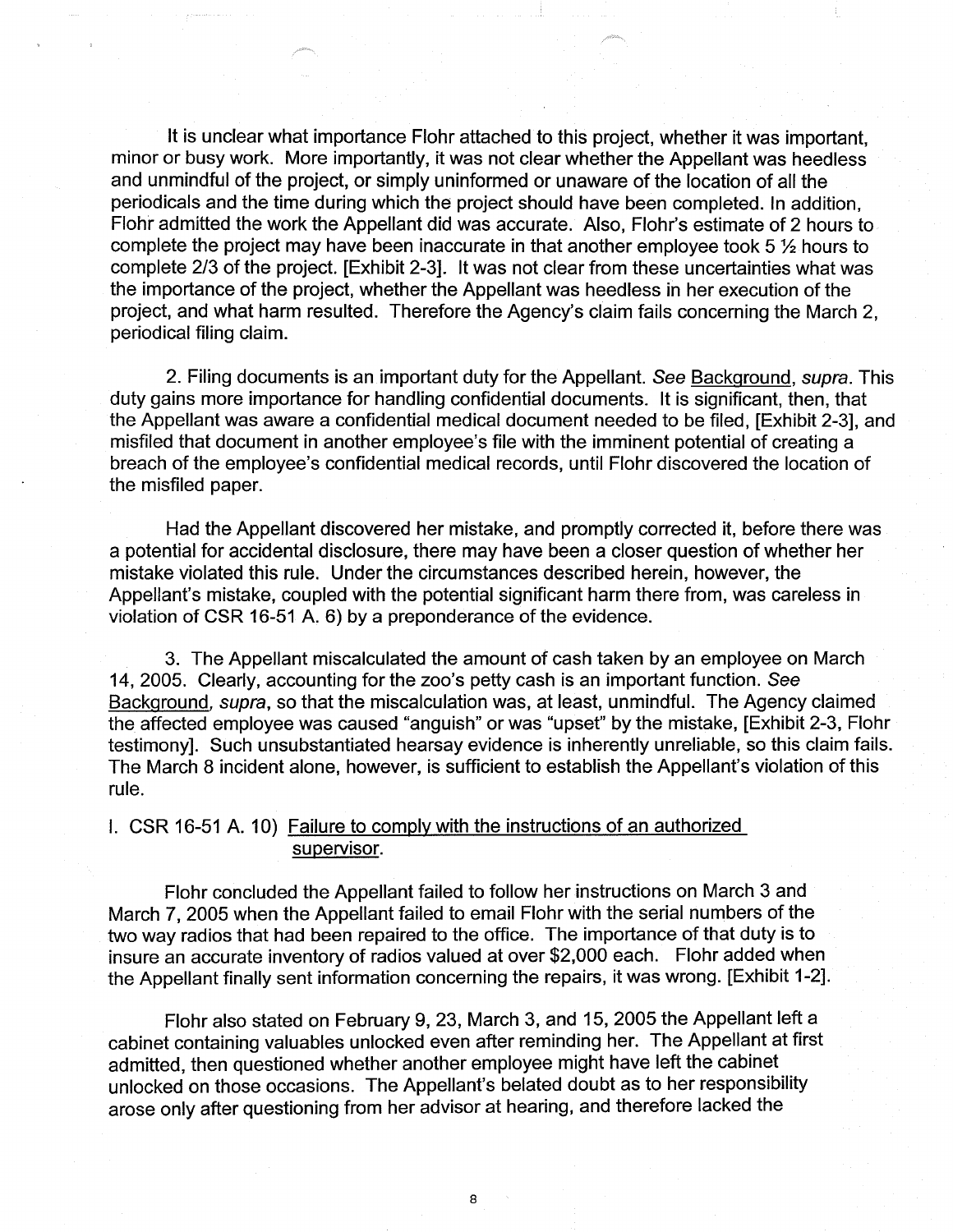credibility. In comparison Flohr established the Appellant's violation by her contemporaneous notes regarding those incidents. Flohr's credibility was not challenged in this regard.

The Hearings Officer concludes the Appellant's failure to maintain an accurate inventory of radios, and failure to lock filing cabinets containing valuables after being instructed concerning both, constitute a violation of CSR 16-51 A. 10) by a preponderance of the evidence.

# J. CSR 16-51 A. 11) Conduct not specifically identified herein may also be cause for progressive discipline.

The Agency identified the specific conduct described above as its basis for discipline. Therefore the Hearings Officer declines to apply this rule.

#### K. Appellant's Discrimination Claim.

Michael Hernandez, a former zoo employee and co-worker of the Appellant, testified that race may have played a role in hastening his departure from the zoo. [Hernandez testimony] That statement, without more, is not evidence of discrimination against the Appellant. The only other statements concerning discrimination were the Appellant's conclusory statement in her pre-hearing statement which contained no evidence, and the Appellant's closing statement, which is not evidence. The Appellant therefore failed to establish a prima facie case for race-based discrimination and that claim is dismissed.

#### **V. REASONABLENESS OF DISCIPLINE.**

The Agency established, by a preponderance of the evidence, that the Appellant violated CSR 16-50 13), and CSR 16-51 A. 2), 4 ), 6), and 10). Therefore, the Hearings Officer turns to the reasonableness of the one-day suspension assessed against the Appellant.

The test here is whether the degree of discipline is "reasonably related" to the seriousness of the offense. In re Champion, CSA 71-02, 18 (7/31/02), CSR 16-10. In determining whether the discipline is reasonably related, it must win the range of reasonable alternatives available to a reasonable, prudent agency administrator. In re Armbruster, CSA 377-01 (3/22/02), citing Adkins v. Div. of Youth Services, 720 P .2d 626 (Colo. App. 1986).

In determining whether the discipline is within the range of reasonable alternatives, the discipline may be found excessive where it is substantially based on considerations that are not supported by a preponderance of the evidence. In re Gustern, CSA 128-02, 20 (12/23/02).

At her pre-disciplinary meeting, the Appellant sought to minimize the impact of her mistakes. Regarding the failure to log in repaired two-way radios, she claimed they were never lost. In response Flohr stated if information is not timely and accurate, she has to